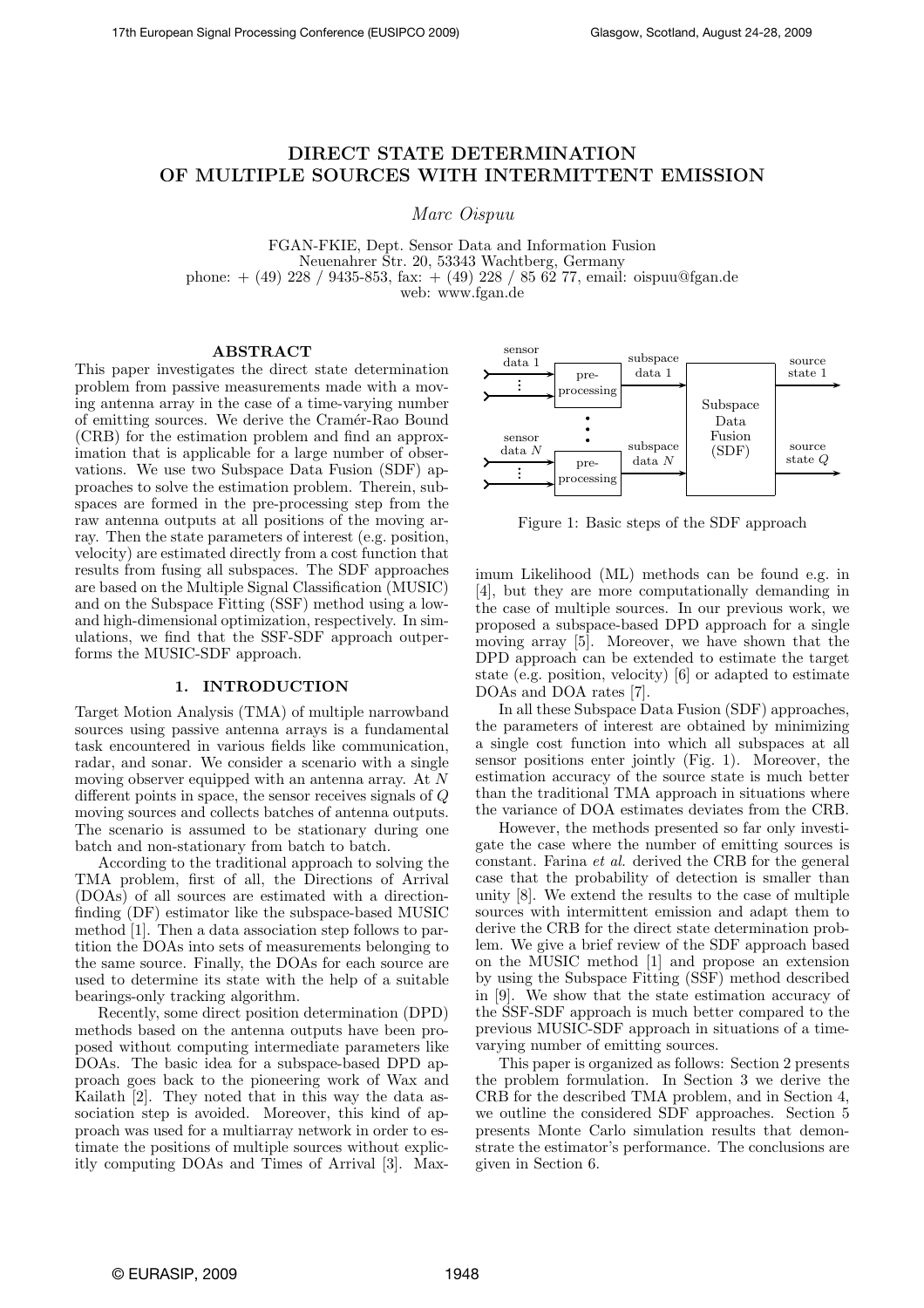The following notations are used throughout this paper:  $(\cdot)^T$  and  $(\cdot)^H$  denote transpose and Hermitian transpose, respectively;  $I_n$  and  $O_n$  denote the  $n \times n$ dimensional identity and zero matrix, respectively; and  $E\{\cdot\}$  denotes the expectation operation.

## 2. PROBLEM FORMULATION

For N observations,  $2^N$  possible emitting/non-emitting sequences per source can be formed. The  $\kappa$ -th possible sequence reads  $S_{q,\kappa} : (b_{1,q})_{\kappa}, ..., (b_{N,q})_{\kappa}, \ \kappa = 1, ..., 2^N,$ where  $b_{n,q}$  is a binary variable that corresponds to the case where the q-th source is emitting or non-emitting at time  $t_n$ . For a given emitting probability  $P_{e,q}$ , which is constant over the number of observations, the probability of occurrence of a particular emitting/non-emitting sequence is given by

$$
P(S_{q,\kappa}) = P_{e,q}^{N-\bar{\Delta}_{\kappa}} (1 - P_{e,q})^{\bar{\Delta}_{\kappa}}, \qquad (1)
$$

where  $\bar{\triangle}_{\kappa}$  is the number of observations where the q-th source does not emit. For  $Q$  sources,  $2^{NQ}$  collections of independent emitting/non-emitting sequences called events are possible. The probability of occurrence of a particular event  $E_{\ell}: (\kappa_1)_{\ell}, ..., (\kappa_Q)_{\ell}, \ell = 1, ..., 2^{NQ}$ , is given by

$$
P(E_{\ell}) = \prod_{q=1}^{Q} P(S_{q,(\kappa_q)_{\ell}}).
$$
 (2)

We consider an antenna array composed of  $M$  elements mounted on a moving platform and Q inertially moving sources in the far field of the antenna array. The sources are assumed to radiate narrowband signals with wavelengths centered around a common wavelength  $\lambda$ . The q-th source state  $x_q$  is given by the source position  $\mathbf{p}_{0,q} = (x_{0,q}, y_{0,q}, z_{0,q})^T$  at reference time  $t_0$  and the constant velocity  $\dot{\mathbf{p}}_q = (\dot{x}_q, \dot{y}_q, \dot{z}_q)^T$  for  $q = 1, ..., Q$ . The source position  $\mathbf{p}_n(\mathbf{x}_q)$  at some time  $t_n$  is related to the source state  $\mathbf{x}_q = (\mathbf{p}_{0,q}^T, \dot{\mathbf{p}}_q^T)^T$  by

$$
\mathbf{p}_n(\mathbf{x}_q) = \mathbf{p}_{0,q} + (t_n - t_0)\dot{\mathbf{p}}_q. \tag{3}
$$

Fig. 2 shows the geometry for the scenario of Q inertially moving sources and a sensor moving along an arbitrary but known trajectory. During the movement of the array, N batches of data are collected at the positions  $\mathbf{r}_n$ ,  $n = 1, ..., N$ . For the sake of simplicity, we assume that the antenna attitude does not change with time, i.e. the orientation of the sensor-fixed coordinate system is fixed during the batches. The distance between the  $q$ -th source and the observer at the *n*-th time slot,  $\Delta r_{n,q}$ , is given by the length of the relative vector

$$
\Delta \mathbf{r}_n(\mathbf{x}_q) = \mathbf{r}_n - \mathbf{p}_n(\mathbf{x}_q). \tag{4}
$$

Let  $s_{n,k,q}$  denote the complex envelope of the k-th sample,  $k = 1, ..., K$ , of the q-th source signal measured at time  $t_n$  if this source emits, i.e.  $b_{n,q} = 1$ , and let  $z_{n,k} \in \mathbb{C}^{M \times 1}$  denote the complex envelopes formed from the signals received by the array elements. This received vector can be expressed as

$$
\mathbf{z}_{n,k} = \sum_{q=1}^{Q} \mathbf{a}_n(\mathbf{x}_q) b_{n,q} s_{n,k,q} + \mathbf{w}_{n,k},
$$
 (5)



Figure 2: Geometry for the scenario of multiple inertially moving sources and a single moving sensor

where  $\mathbf{w}_{n,k} \in \mathbb{C}^{M \times 1}$  is the complex envelope of the noise. Let the array be sampled sequentially at  $K$  different mutually exclusive time slots, and assume that the array transfer vectors can be considered quasistatic in each slot, i.e. the sensor's displacement during each time slot is negligible. The array transfer vector expresses its complex response at time  $t_n$  to a planar wavefront arriving from the direction of the relative position  $\Delta \mathbf{r}_n(\mathbf{x}_q)$ (Eq. 4). We assume that the antenna array is perfectly calibrated for which the array transfer vector is a known function of the source states:

$$
\mathbf{a}_n(\mathbf{x}_q) = \left(e^{\mathrm{i}\,\mathbf{k}_n^T(\mathbf{x}_q)\mathbf{d}_1}, \dots, e^{\mathrm{i}\,\mathbf{k}_n^T(\mathbf{x}_q)\mathbf{d}_M}\right)^T \tag{6}
$$

The array transfer vector depends on the position  $\mathbf{d}_m$ of the m-th antenna element,  $m = 1, ..., M$ , relative to the position  $r_n$ , and the wavenumber vector

$$
\mathbf{k}_n(\mathbf{x}_q) = \frac{2\pi}{\lambda} \frac{\Delta \mathbf{r}_n(\mathbf{x}_q)}{\Delta r_{n,q}} = \frac{2\pi}{\lambda} \frac{1}{\Delta r_{n,q}} \begin{pmatrix} \Delta x_{n,q} \\ \Delta y_{n,q} \\ \Delta z_{n,q} \end{pmatrix} . \tag{7}
$$

Eq. 5 can be written more compactly as

$$
\mathbf{z}_{n,k} = \mathbf{A}_n(\boldsymbol{\rho}_{\mathbf{x},n}) \tilde{\mathbf{s}}_{n,k} + \mathbf{w}_{n,k},
$$
 (8)

where  $\mathbf{A}_n(\boldsymbol{\rho}_{\mathbf{x},n}) = [\mathbf{a}_n(\mathbf{x}_1) \cdots \mathbf{a}_n(\mathbf{x}_{Q_n})] \in \mathbb{C}^{M \times Q_n}$  is the array transfer matrix, and

$$
\rho_{\mathbf{x},n} = (\mathbf{x}_1^T, ..., \mathbf{x}_{Q_n}^T)^T \in \mathbb{R}^{6Q_n \times 1}
$$

$$
\check{\mathbf{s}}_{n,k} = (s_{n,k,1}, ..., s_{n,k,Q_n})^T \in \mathbb{C}^{Q_n \times 1}
$$

denote subsets from the complete parameter vectors

$$
\rho_{\mathbf{x}} = (\mathbf{x}_1^T, ..., \mathbf{x}_Q^T)^T \in \mathbb{R}^{6Q \times 1}
$$
  
\n
$$
\mathbf{s}_{n,k} = (s_{n,k,1}, ..., s_{n,k,Q})^T \in \mathbb{C}^{Q \times 1}
$$
 (9)

 $\sum_{q=1}^{Q} b_{n,q}$  at the *n*-th batch. w.r.t. the effective number of emitting sources  $Q_n =$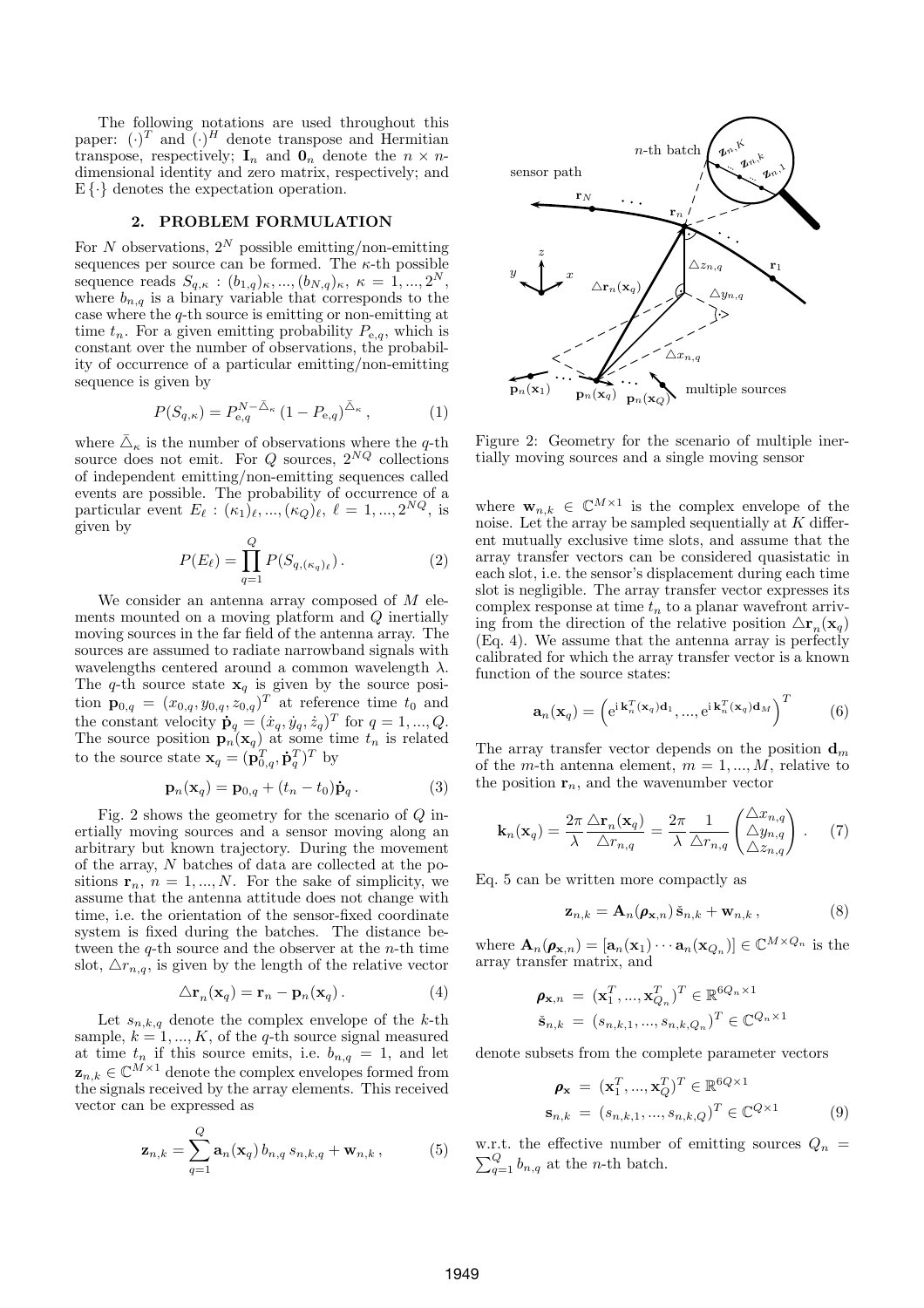Now, we introduce the compact data model

$$
\mathbf{z}_k = \mathcal{A}(\boldsymbol{\rho}_\mathbf{x}) \, \dot{\mathbf{s}}_k + \mathbf{w}_k \tag{10}
$$

by stacking the vectors on top and using a blockdiagonal matrix:

$$
\mathbf{z}_{k} = (\mathbf{z}_{1,k}^{T}, ..., \mathbf{z}_{N,k}^{T})^{T} \in \mathbb{C}^{MN \times 1},
$$
  
\n
$$
\mathbf{A}(\mathbf{\rho}_{\mathbf{x}}) = \text{diag}[\mathbf{A}_{1}(\mathbf{\rho}_{\mathbf{x},1}) \cdots \mathbf{A}_{N}(\mathbf{\rho}_{\mathbf{x},N})] \in \mathbb{C}^{MN \times \sum_{n} Q_{n}},
$$
  
\n
$$
\check{\mathbf{s}}_{k} = (\check{\mathbf{s}}_{1,k}^{T}, ..., \check{\mathbf{s}}_{N,k}^{T})^{T} \in \mathbb{C}^{\sum_{n} Q_{n} \times 1},
$$
  
\n
$$
\mathbf{w}_{k} = (\mathbf{w}_{1,k}^{T}, ..., \mathbf{w}_{N,k}^{T})^{T} \in \mathbb{C}^{MN \times 1}.
$$

Now, the problem is stated as follows: Estimate all source states  $\rho_x$  from all received data batches  $Z =$  $[\mathbf{z}_1 \cdots \mathbf{z}_K] \in \mathbb{C}^{MN \times K}$ . To solve the multiple source TMA problem, the following assumptions are made:

1. The noise vectors  $\mathbf{w}_k$ ,  $k = 1, ..., K$ , (Eq. 10) are zeromean complex Gaussian. They are temporally and spatially uncorrelated with the covariance

$$
\mathbf{E}\left\{\mathbf{w}_{k}\mathbf{w}_{k'}^{H}\right\} = \sigma_{\mathbf{w}}^{2}\mathbf{I}_{MN}\,\delta_{k,k'},
$$
\n
$$
\mathbf{E}\left\{\mathbf{w}_{k}\mathbf{w}_{k'}^{T}\right\} = \mathbf{0}_{MN},
$$
\n(11)

where  $\delta_{k,k'}$  denotes the Kronecker delta.

- 2. The signal vectors  $\check{\mathbf{s}}_{n,k}$ ,  $k = 1, ..., K$ , (Eq. 8) are fixed and need to be estimated (deterministic data model). This does not exclude the possibility that the signals are sampled from a random process. Moreover, we assume that  $\sum_{k=1}^{K} \check{\mathbf{s}}_{n,k} \check{\mathbf{s}}_{n,k}^H$  is positive definite.
- 3. The total number of sources Q and the effective number of sources per batch  $Q_n$ ,  $n = 1, ..., N$ , are known. In the past, several methods have been proposed to determine the source number, e.g. in [10].

## 3. CRAMÉR-RAO BOUND

It is well known that the CRB provides a lower bound on the estimation accuracy and its parameter dependencies reveal characteristic features of the estimation problem. Given a particular event  $E_{\ell}$ , the target parameters are comprised in the vector

$$
\boldsymbol{\rho} = \left(\tilde{\mathbf{s}}_1^T, \tilde{\mathbf{s}}_1^T, ..., \tilde{\mathbf{s}}_K^T, \tilde{\mathbf{s}}_K^T, \boldsymbol{\rho}_{\mathbf{x}}^T\right)^T \in \mathbb{R}^{2K\sum_{n} Q_n + 6Q \times 1}, \quad (12)
$$

where  $\tilde{\check{\mathbf{s}}}_k$  and  $\check{\check{\mathbf{s}}}_k$  are the real and imaginary part of the source signals. Then, the conditional CRB is related to the covariance matrix **C** of the estimation error  $\Delta \rho$  =  $\rho - \hat{\rho}(\mathbf{Z})$  of any unbiased estimator  $\hat{\rho}(\mathbf{Z})$  as

$$
\mathbf{C} = \mathrm{E} \left\{ \Delta \boldsymbol{\rho} \, \Delta \boldsymbol{\rho}^T | E_{\ell} \right\} \geq \mathrm{CRB}(\boldsymbol{\rho} | E_{\ell}), \tag{13}
$$

where the inequality means that the matrix difference is positive semidefinite. If the estimator attains the CRB then it is called efficient. The CRB is given by the inverse Fisher Information Matrix (FIM)

$$
\mathbf{J}(\boldsymbol{\rho}|E_{\ell}) = \mathrm{E}\left\{ \left( \frac{\partial \mathcal{L}(\mathbf{Z}; \boldsymbol{\rho})}{\partial \boldsymbol{\rho}} \right) \left( \frac{\partial \mathcal{L}(\mathbf{Z}; \boldsymbol{\rho})}{\partial \boldsymbol{\rho}} \right)^{T} \middle| E_{\ell} \right\}, (14)
$$

where

$$
\mathcal{L} = -KMN\ln(\pi\sigma_{\mathbf{w}}^2) - \frac{1}{\sigma_{\mathbf{w}}^2} \sum_{k=1}^K |\mathbf{z}_k - \mathcal{A}(\boldsymbol{\rho}_{\mathbf{x}}) \tilde{\mathbf{s}}_k|^2 , \quad (15)
$$

is the log-likelihood function and the parameters refers to the event  $E_{\ell}$ . In this log-likelihood function  $z_k$ ,  $k = 1, ..., K$ , are random variables due to the random variables  $\mathbf{w}_k$ ,  $k = 1, ..., K$ , and the expectation operation in Eq. 14 is w.r.t. these random variables.

 $MN \times \sum_{n} Q_n$  algebra (Assumption 1): Performing all calculations analog to [11], we obtain the deterministic CRB for all source states after some algebra (Assumption 1):

$$
{}^{T} \in \mathbb{C}^{\sum_{n} Q_{n} \times 1},
$$
\n
$$
{}_{k} \bigg|^{T} \in \mathbb{C}^{MN \times 1}.
$$
\n
$$
\text{CRB}(\rho_{\mathbf{x}} | E_{\ell}) = \frac{\sigma_{\mathbf{w}}^{2}}{2} \left[ \sum_{k=1}^{K} \text{Re} \left\{ \mathbf{\mathcal{S}}_{k}^{H} \mathbf{D}^{H} \mathbf{P}_{\mathbf{\mathcal{A}}}^{\perp} \mathbf{D} \mathbf{\mathcal{S}}_{k} \right\} \right]^{-1}
$$
\nthat also follows: For example,  $\mathbf{F}_{k} = \mathbf{F}_{k}^{M} \mathbf{F}_{k}^{M}$ .

\n(16)

with

$$
\begin{aligned} \boldsymbol{\mathcal{S}}_k \;&=\; \mathbf{I}_{6Q} \otimes \check{\mathbf{s}}_k \in \mathbb{C}^{6Q \sum_n Q_n \times 6Q} \,, \\ \mathbf{D} \;&=\; &\left[\mathbf{D}_1 \cdots \mathbf{D}_Q \right] \in \mathbb{C}^{MN \times 6Q \sum_n Q_n} \,, \\ \mathbf{D}_q \;&=\; &\left[\frac{\partial \boldsymbol{\mathcal{A}}}{\partial x_{0,q}}, \frac{\partial \boldsymbol{\mathcal{A}}}{\partial y_{0,q}}, \frac{\partial \boldsymbol{\mathcal{A}}}{\partial z_{0,q}}, \frac{\partial \boldsymbol{\mathcal{A}}}{\partial \dot{x}_q}, \frac{\partial \boldsymbol{\mathcal{A}}}{\partial \dot{y}_q}, \frac{\partial \boldsymbol{\mathcal{A}}}{\partial \dot{z}_q} \right] \,, \\ \mathbf{P}_{\boldsymbol{\mathcal{A}}}^\perp \;&=\; \mathbf{I}_{MN} - \boldsymbol{\mathcal{A}} \left(\boldsymbol{\mathcal{A}}^H \boldsymbol{\mathcal{A}} \right)^{-1} \boldsymbol{\mathcal{A}}^H \in \mathbb{C}^{MN \times MN} \,, \end{aligned}
$$

where ⊗ denotes the Kronecker product.

The bound in Eq. 16 is conditioned on the particular event  $E_{\ell}$ . The unconditional CRB is obtained by taking expectation and using Eq. 2

$$
CRB(\pmb{\rho}_{\mathbf{x}}) = \sum_{\ell=1}^{2^{NQ}} P(E_{\ell}) \, CRB(\pmb{\rho}_{\mathbf{x}}|E_{\ell}). \tag{17}
$$

Observe that although the number of possible events grows exponentially with the number of batches N and sources Q, the probabilities of the vast majority of events (Eq. 2) are negligible.

The cumulative distribution function (cdf)  $\phi_q$  of the number of batches  $\bar{\triangle} = 0, ..., N$  with the non-emitting  $q$ -th source is given by [8, Eq. 23]

$$
\phi_q(\bar{\triangle}) = \sum_{\bar{\delta}=0}^{\bar{\triangle}} \binom{N}{\bar{\delta}} P_{\mathrm{e},q}^{N-\bar{\delta}} \left(1 - P_{\mathrm{e},q}\right)^{\bar{\delta}}.
$$
 (18)

 $2K\sum_{n} Q_{n} + 6Q \times 1$  (12) By definition,  $\phi_{q}(N) = 1$ . Above a certain threshold value  $\bar{\Delta}_{\text{thr},q}$ , all events corresponding to this sequences can be safely ignored in the calculation of the CRB in Eq. 17 for all practical purposes. The threshold value  $\bar{\triangle}_{\text{thr},q}$  can be determined by progressively computing Eq. 18 for  $\overline{\Delta} = 0, 1, 2, ...$  until its value is greater than some cdf threshold  $\phi_{\text{thr}}$ , which should be chosen to be marginally less than 1, e.g.  $\phi_{\text{thr}} = 0.99$ , i.e. [8, Eq. 24]

$$
\bar{\triangle}_{\text{thr},q} = \min\{\bar{\triangle}, \text{ s.t. } \phi_q(\bar{\triangle}) > \phi_{\text{thr}}\}.
$$
 (19)

This strategy ensures that only events are considered which contribute significantly. Eq. 20 gives the number of events  $L_{\text{approx}}$  to take into account in the approximate calculation of the CRB (Eq. 17). A reduction of  $\phi_{\text{thr}}$ would correspond to less computational load but also a reduced accuracy.

$$
L_{\text{approx}} = \prod_{q=1}^{Q} \sum_{\bar{\delta}=0}^{\bar{\Delta}_{\text{thr},q}} \binom{N}{\bar{\delta}} \ll 2^{NQ} \tag{20}
$$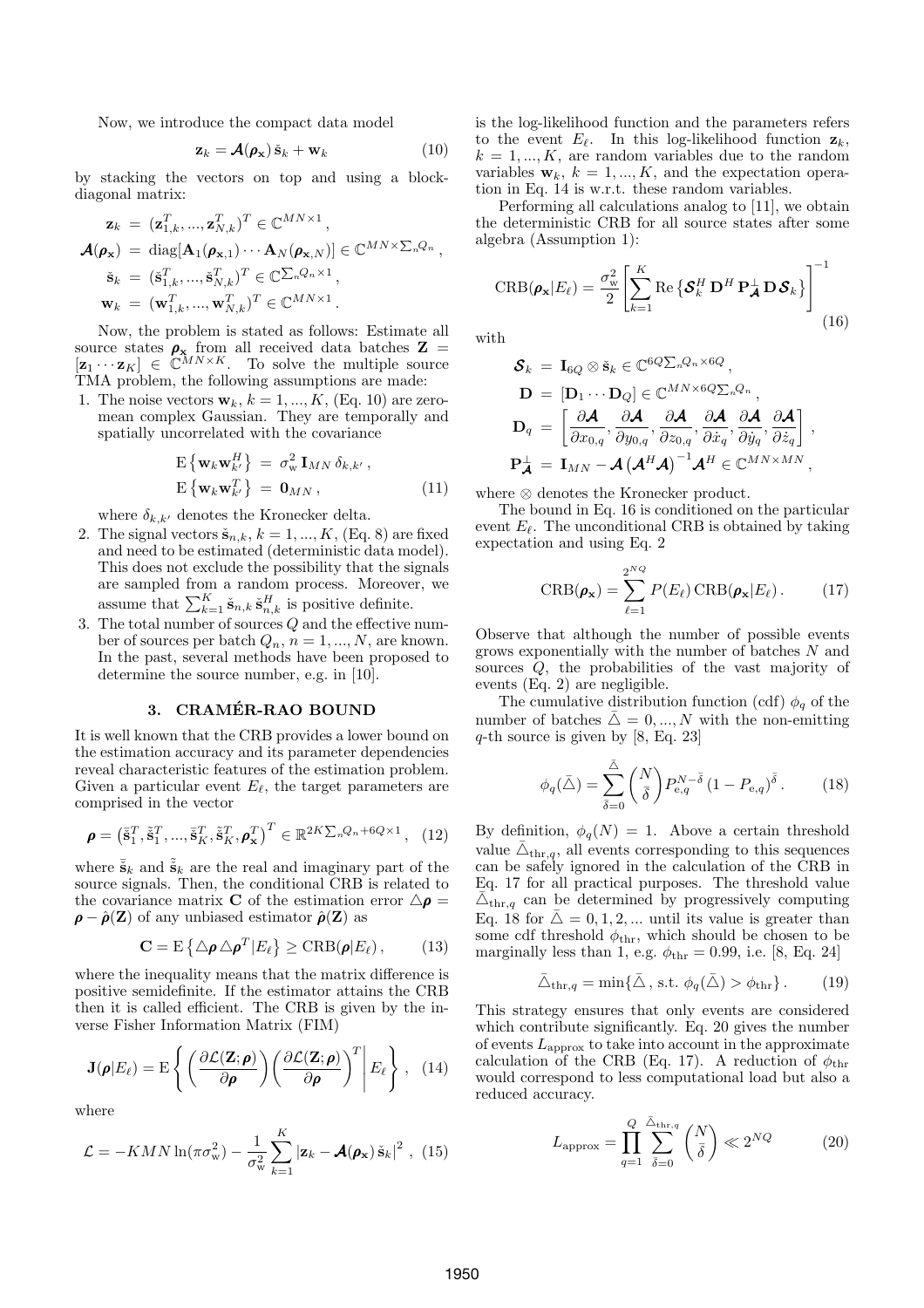

Figure 3: Cuts through cost function of the MUSIC-SDF approach (left, middle) and the SSF-SDF approach (right) with the observation points (black dots), the true (circles) and estimated (crosses) position parameters for the given emitting probabilities

#### 4. SOURCE STATE DETERMINATION

SDF approaches calculate the source states directly in one step from the subspaces at all sensor positions (Fig. 1). The subspaces are calculated in a preprocessing step by performing an eigendecomposition of the covariance matrix (Assumptions 2 and 3):

$$
\mathbf{R}_{n} = \frac{1}{K} \sum_{k=1}^{K} \mathbf{z}_{n,k} \, \mathbf{z}_{n,k}^{H} = [\mathbf{V}_{n} \, \mathbf{U}_{n}] \, \mathbf{\Lambda}_{n} \, [\mathbf{V}_{n} \, \mathbf{U}_{n}]^{H}, \quad (21)
$$

where the column vectors of  $\mathbf{V}_n \in \mathbb{C}^{M \times Q_n}$  and  $\mathbf{U}_n \in$  $\mathbb{C}^{M \times M-Q_n}$  are, respectively, the eigenvectors spanning the signal and orthogonal noise subspaces of the covariance  $\mathbf{R}_n$  with the associated eigenvalues in decreasing order on the diagonal of  $\mathbf{\Lambda}_n \in \mathbb{R}^{M \times M}$ .

Note that the SDF approaches do not use knowledge about the emitting probabilities  $P_{\text{e},q}$ , because they are not sensor parameters like the probability of detection.

## 4.1 MUSIC-SDF Approach

This SDF approach uses a MUSIC-type cost function [1], which minimizes the sum of all projections of the array transfer vectors at the sensor positions onto the corresponding noise subspaces. The cost function reads

$$
f_{\text{MUSIC-SDF}}(\mathbf{x}) = \sum_{n=1}^{N} \mathbf{a}_n^H(\mathbf{x}) \mathbf{U}_n \mathbf{U}_n^H \mathbf{a}_n(\mathbf{x}), \qquad (22)
$$

where the array transfer vector (Eq. 6) is parameterized by the source state x. The cost function shows minima for the proper choice of parameters x, if the subspace at each observer position is orthogonal to the array transfer vector at this position.

## 4.2 SSF-SDF Approach

The SDF approach can be extended to a SSF-type cost function [9], which fits the full subspace spanned by the array transfer matrix  $\mathbf{A}_n(\rho_{\mathbf{x}})$  to the measurements in a least squares sense by minimizing

$$
f_{\text{SSF-SDF}}(\boldsymbol{\rho}_{\mathbf{x}}) = \sum_{n=1}^{N} \text{tr} \left\{ \mathbf{P}_{\mathbf{A}_n(\boldsymbol{\rho}_{\mathbf{x}})} \mathbf{U}_n \mathbf{U}_n^H \right\}, \qquad (23)
$$

where tr{·} denotes the trace operation and

$$
\mathbf{P}_{\mathbf{A}_n(\boldsymbol{\rho}_\mathbf{x})} = \mathbf{A}_n \left(\mathbf{A}_n^H \mathbf{A}_n\right)^{-1} \mathbf{A}_n^H \tag{24}
$$

is a projection matrix that projects onto the column space of  $A_n(\rho_x)$ . This leads to a single search in 6Q dimensions instead of Q searches in 6 dimensions, but there are more degrees of freedom available for fitting. Note that the SSF solution can be found by using the iterative Alternating Projection algorithm described in [12], which performs the 6Q-dimensional minimization by minimizing a sequence of 6-dimensional cost functions.

## 4.3 Comparison of the SDF Approaches

As an illustration, we consider the DPD problem and a scenario in which the sensor moves along an arc from  $\mathbf{r}_1 = (-0.5, -0.5, 0.5)^T$  km to  $\mathbf{r}_{12} = (0.5, -0.5, 0.5)^T$ <br>km. Two sources are located on the ground at Two sources are located on the ground at the positions  $\mathbf{p}_{0,1} = (0, -0.5, 0)^T$  km and  $\mathbf{p}_{0,2} =$  $(0, 0.5, 0)^T$  km. Furthermore, we consider a 10-element uniform circular array with element positions  $\mathbf{d}_m$  =  $r \left(\cos \frac{m\pi}{5}, \sin \frac{m\pi}{5}, 0\right)^T$  and radius  $r = \frac{\lambda}{2} \left(\sin \frac{\pi}{10}\right)^{-1}$ .

With the assumption that the sensor lies always above each source  $(\triangle z_{n,q} > 0, n = 1, ..., N, q = 1, ..., Q),$ the considered problem has a unique solution, because the condition for unique DF of narrowband sources holds, which implies that  $Q \lt M$  [13], and the observability condition established in [14] is satisfied.

Moreover, we assume  $N = 12$  batches with  $K = 100$ samples per batch, and the *n*-th time slot being at  $t_n - t_0 = n$  seconds. For the emitted waveforms of each source we assume that they have constant amplitude at the sensor positions:  $|s_{n,k,q}| = s$ , and we define the signal-to-noise ratio of a single source and single element:  $SNR = s^2/\sigma_w^2$ .

Fig. 3 compares the cost functions of the SDF approaches for a fixed z-coordinate, and  $SNR = 20$  dB. Furthermore, in Fig. 3 (right) are the coordinates of the first source fixed. Firstly, we assume an emitting probability of  $P_{e,1} = P_{e,2} = 1$ . The MUSIC-SDF cost function displays well-pronounced minima and no further local minima. In the following cases, the emitting